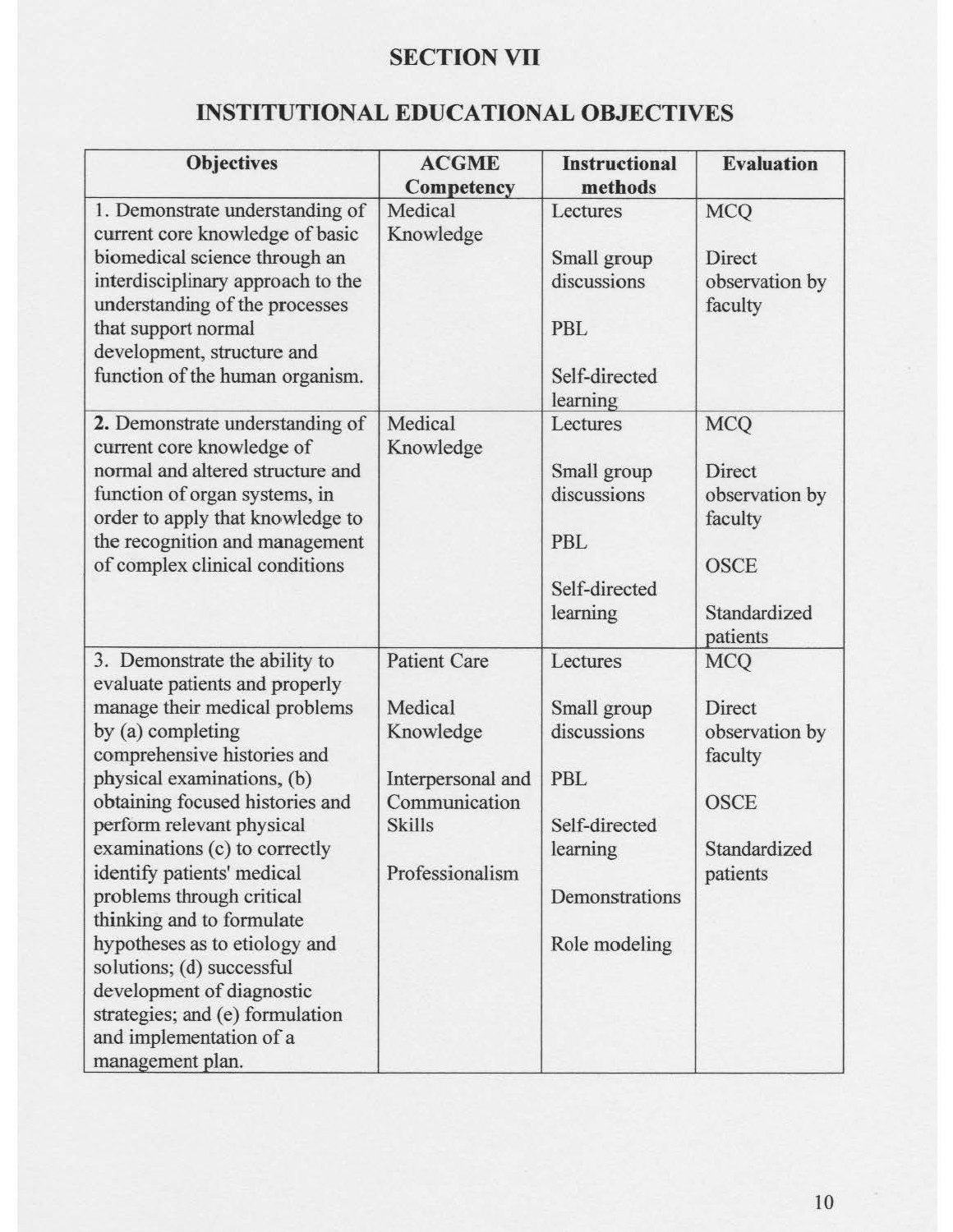| <b>Objectives</b>                                                     | <b>ACGME</b><br>Competency     | <b>Instructional</b><br>methods | <b>Evaluation</b>         |
|-----------------------------------------------------------------------|--------------------------------|---------------------------------|---------------------------|
| 4. Apply knowledge of the                                             | Medical                        | Lectures                        | <b>MCQ</b>                |
| scientific method in medical                                          | Knowledge                      |                                 |                           |
| diagnosis and treatment and in                                        |                                | Small group                     | Direct                    |
| research. The student should be<br>able to evaluate published         | Practice-based<br>Learning and | discussions                     | observation by<br>faculty |
| findings and to apply scientific                                      | Improvement                    | Self-directed                   |                           |
| evidence-based reasoning to the                                       |                                | learning                        |                           |
| solution of medical problems                                          |                                |                                 |                           |
| 5. Demonstrate understanding of                                       | <b>Patient Care</b>            | Lectures                        | <b>MCQ</b>                |
| the impact of the various stages                                      |                                |                                 |                           |
| of life, as well as the effects of                                    | Medical                        | Small group                     | Direct                    |
| gender, life style, socioeconomic                                     | Knowledge                      | discussions                     | observation by            |
| status, nutritional factors, genetic                                  |                                |                                 | faculty                   |
| characteristics, psychosocial and                                     | Systems-based                  | <b>PBL</b>                      |                           |
| epidemiologic factors, and                                            | Practice                       |                                 | Standardized              |
| culture upon the quality of                                           |                                | Self-directed                   | patients                  |
| human health and the prevalence                                       |                                | learning                        |                           |
| of disease, disease prevention                                        |                                |                                 |                           |
| and health maintenance.                                               |                                |                                 |                           |
| 6. Demonstrate an                                                     | <b>Patient Care</b>            | Lectures                        | <b>MCQ</b>                |
| understanding of the                                                  |                                |                                 |                           |
| fundamental concepts of                                               | Systems-based<br>Practice      | Small group<br>discussions      | Direct                    |
| continuity of care (preventive,<br>rehabilitative and end-of-life) in |                                |                                 | observation by            |
| addition to the diagnosis of acute                                    |                                | PBL                             | faculty                   |
| medical problems, and be able to                                      |                                |                                 | <b>OSCE</b>               |
| apply these concepts to clinical                                      |                                | Self-directed                   |                           |
| practice on a local, regional,                                        |                                | learning                        | Standardized              |
| national or international level                                       |                                |                                 | patients                  |

 $\kappa_{\rm B}$  ,  $\frac{1}{\kappa}$ 

 $\sim$   $\sim$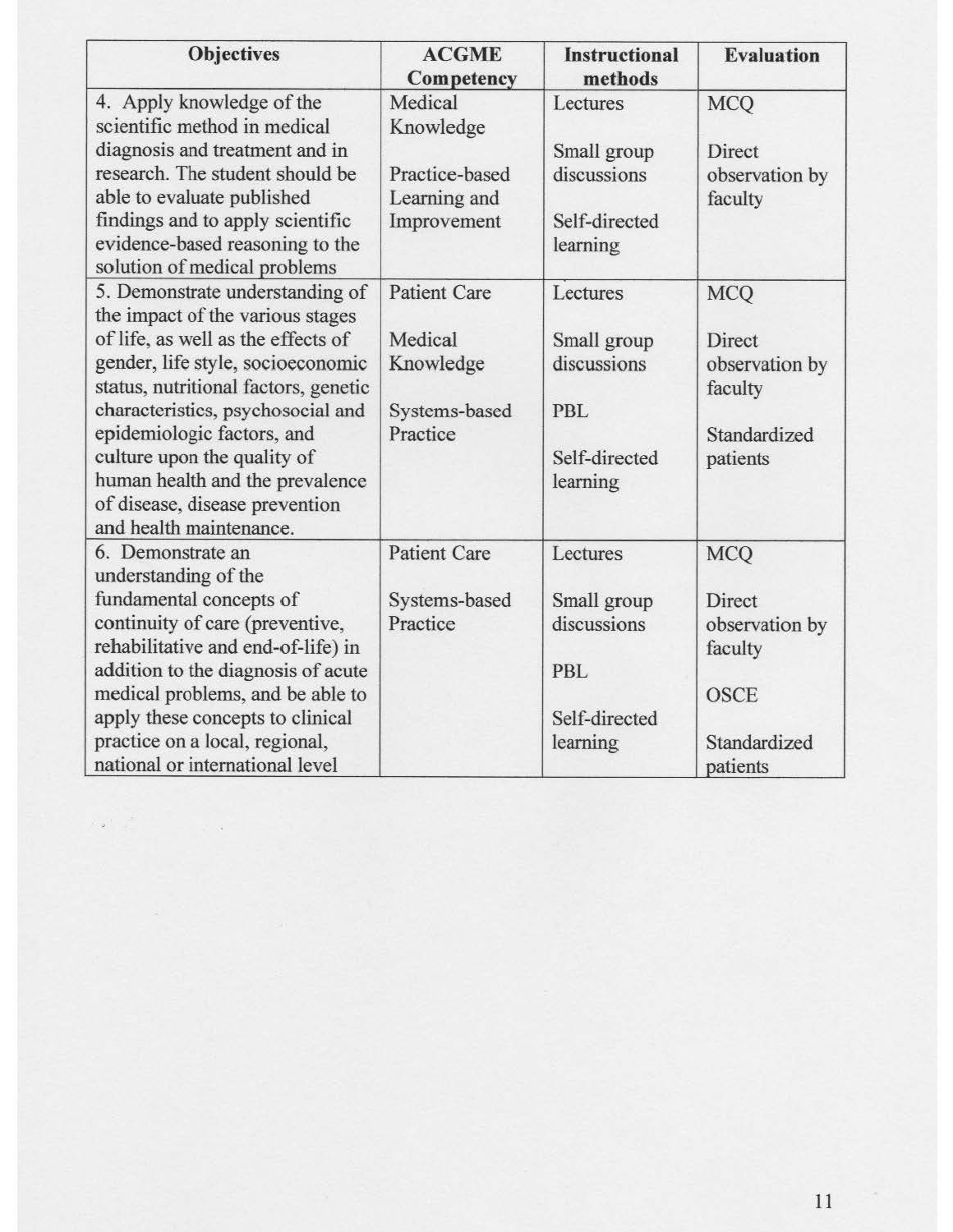| <b>Objectives</b>                                                                                                                                                                                                                                                                                                                                                                                                                                       | <b>ACGME</b><br><b>Competency</b>                                                                   | <b>Instructional</b><br>methods                                                                               | <b>Evaluation</b>                                                                            |
|---------------------------------------------------------------------------------------------------------------------------------------------------------------------------------------------------------------------------------------------------------------------------------------------------------------------------------------------------------------------------------------------------------------------------------------------------------|-----------------------------------------------------------------------------------------------------|---------------------------------------------------------------------------------------------------------------|----------------------------------------------------------------------------------------------|
| 7. Demonstrate mastery of a                                                                                                                                                                                                                                                                                                                                                                                                                             | <b>Patient Care</b>                                                                                 | Lectures                                                                                                      | <b>MCQ</b>                                                                                   |
| variety of skills, such as effective<br>communication during<br>interviewing patients and<br>educating patients about their<br>diseases and communicating<br>with their families. The student<br>must also demonstrate<br>appropriate skills during physical<br>examinations (proper use of<br>instruments; application of<br>manual techniques) and in<br>utilization of laboratory<br>resources (ordering appropriate<br>tests; interpreting values). | Interpersonal and<br>Communication<br><b>Skills</b><br>Professionalism                              | Small group<br>discussions<br><b>PBL</b><br>Self-directed<br>learning<br>Demonstration<br>Role Modeling       | Direct<br>observation by<br>faculty<br><b>OSCE</b><br>Standardized<br>patients               |
| 8. Exhibit appropriate<br>professional behavior in<br>interactions with patient and<br>their families, peers and other<br>healthcare professionals to<br>adhere to professional standards<br>of ethical behavior, and to<br>function harmoniously and<br>respectfully as a member of a<br>diverse health care team.                                                                                                                                     | Interpersonal and<br>Communication<br><b>Skills</b><br>Systems-based<br>Practice<br>Professionalism | Role modeling<br>Small group<br>discussions<br>Case-based<br>discussions<br>Self-directed<br>learning         | Direct<br>observation by<br>faculty<br><b>OSCE</b><br>Standardized<br>patients               |
| 9. Demonstrate mastery of the<br>curriculum essential to enter and<br>pass USMLE, Step 1 and<br>progress to and pass USMLE,<br>Step 2 (CK and CS) along the<br>pathway toward licensure for the<br>practice of medicine.                                                                                                                                                                                                                                | Medical<br>Knowledge                                                                                | Lectures<br>Small group<br>discussions<br><b>PBL</b><br>Case-based<br>discussion<br>Self-directed<br>learning | <b>MCQ</b><br><b>OSCE</b><br>Standardized<br>patients<br>Direct<br>observation by<br>faculty |